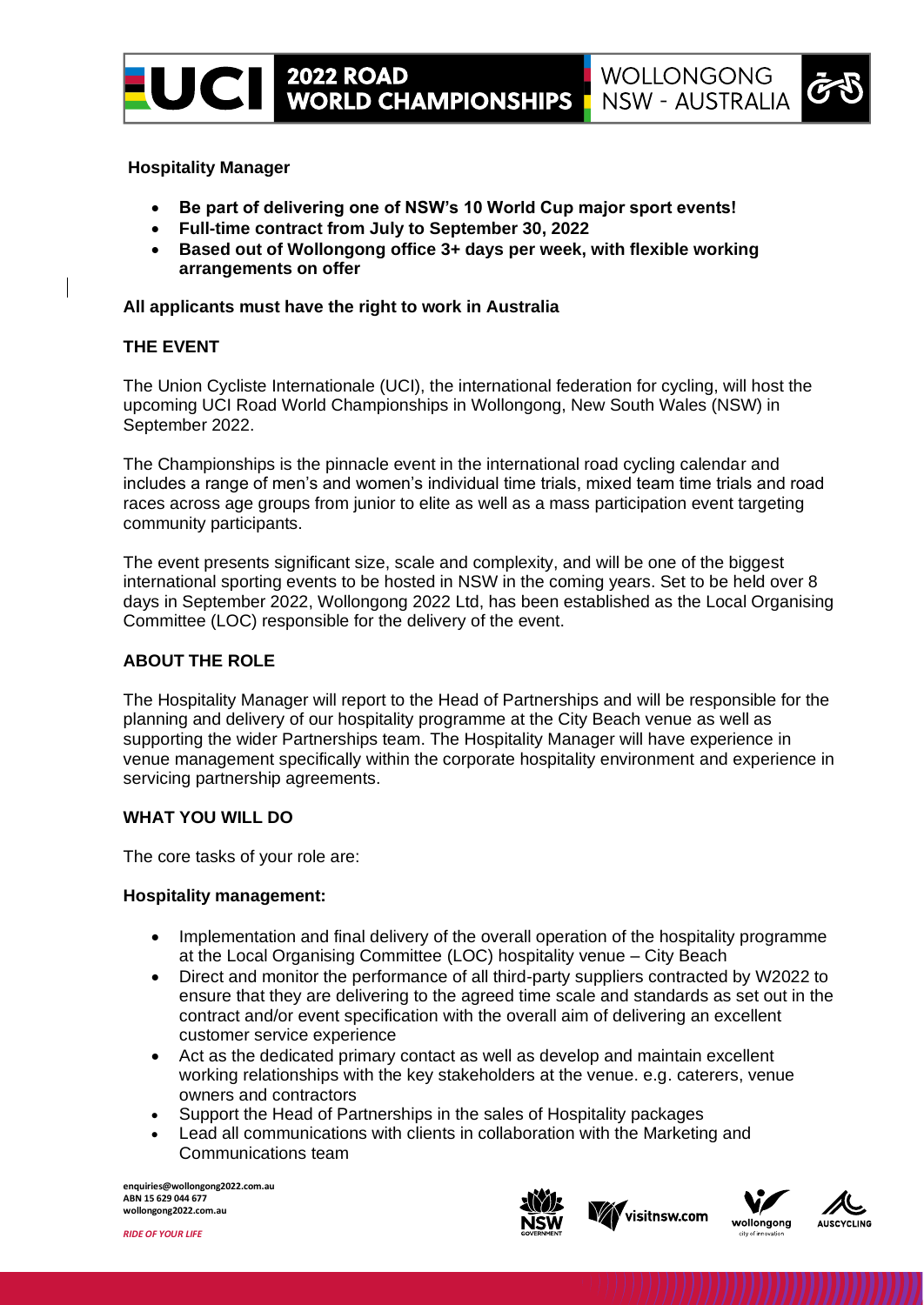

- Work closely and collaboratively with all other Functional Areas as required
- Manage the recruitment, training and deployment of the Hospitality contractor and volunteer workforce. Including preparing documentation, delivering training, deploying workforce and managing welfare.
- Be the main point of contact for LOC Hospitality during the event, deal with issues as they arise and escalate when required.

## **Partnerships support:**

- Support the Head of Partnerships and Partnerships Manager as needed, in achieving revenue targets through sponsorship, travel and hospitality sales.
- Building and maintaining excellent relationships with our local and international commercial partners, demonstrating a proactive and solution-oriented driven approach to servicing.
- Collaborate closely with our travel and hospitality partners to provide support and service to ensure all partner benefits are being delivered within the agreed partnership design and timeframe.

## **Staffing, Reporting & Administration**

- Develop relevant project plans to ensure operational timelines, risks and issues are integrated into the business wide planning.
- Working with the Head of Partnerships, provide input into the budget and resources of the Hospitality workstream. Contribute to regular budget reviews and adhere to agreed policies and procedures.
- Support with the recruitment, appointment and management of the Hospitality team including contractors and volunteers.
- Work closely with the Head of Partnerships in setting, ongoing monitoring, and final delivery of agreed KPIs.
- Develop policies and procedures where necessary to support the delivery of the Hospitality Functional Area.

## **WHAT YOU WILL BRING**

#### **Experience**

- Experience in managing a corporate hospitality program (ideally within a major event environment)
- Experience in partner servicing
- Experience managing teams of volunteers and contractors

## **Knowledge**

• Understanding of a major events environment and/or the cycling industry is an advantage

#### **Skills**

Excellent customer service skills